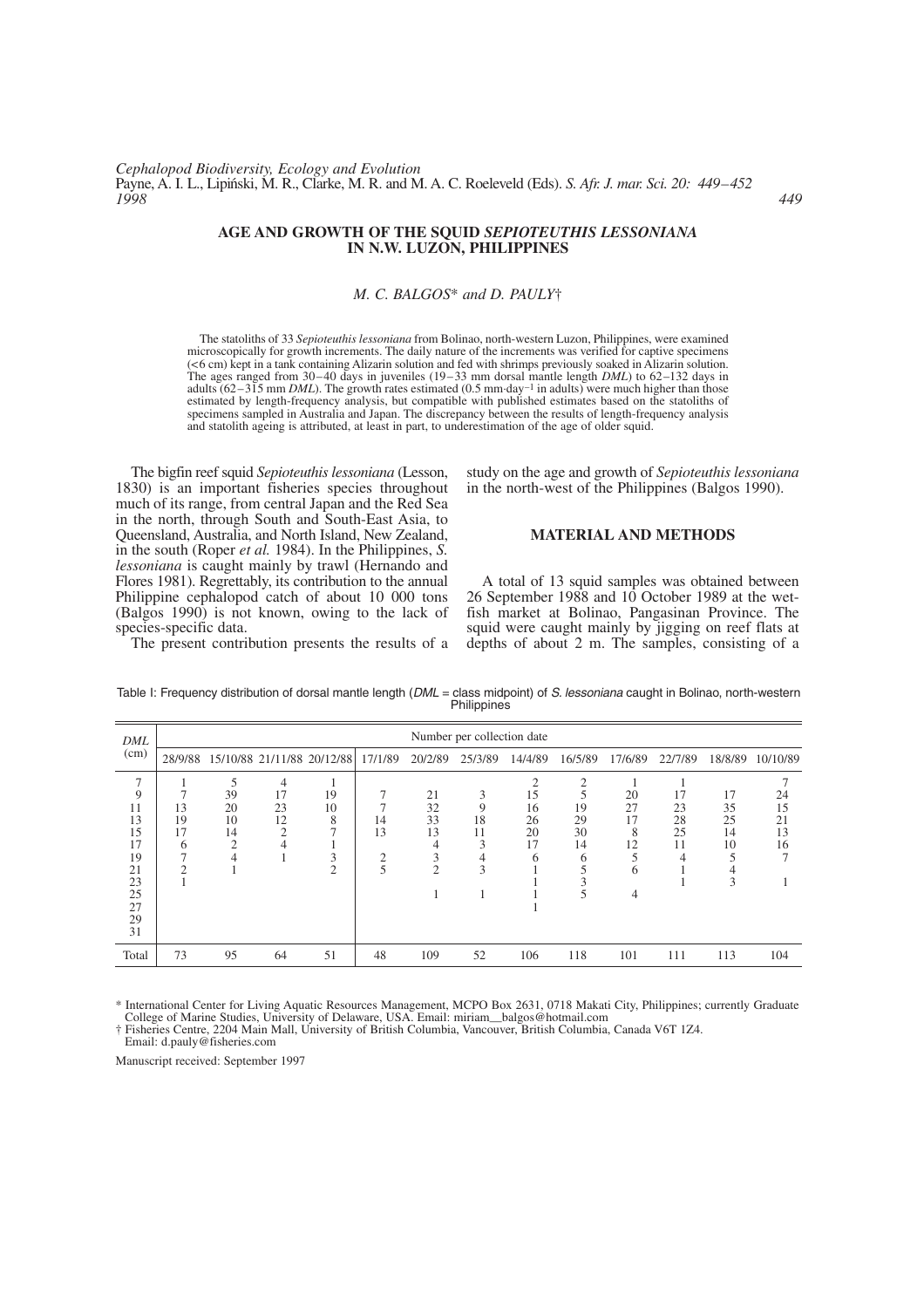*450 Cephalopod Biodiversity, Ecology and Evolution South African Journal of Marine Science 20*



Fig. 1: Ring structures on the ground statolith of a *S. lessoniana* specimen of 6.3 cm *DML*. At such a size, increments appear to be daily

total of 1 145 animals ranging from 2 to 32 cm dorsal mantle length (*DML,* Table I), were used for length-frequency analysis. Statoliths were extracted from 33 squid, cleaned and ground on both sides using 600-grit sandpaper lubricated with mineral oil, washed with acetone, etched with 1% HCl for 15-60 seconds, then rinsed and mounted with Canada balsam.

The processed statoliths showed very fine alternating dark and light bands, as in otoliths and other statoliths. Statoliths with clearly identifiable rings along the longest axis from the focus to the edge of the lateral dome were examined. From the focus to about 116.5 µm, the increments had a mean width of 17.94 µm. Thereafter, to about 233 µm, increments were relatively thinner. Then followed an area where increments had irregular widths that gradually became narrow towards the edge of the lateral dome. Increment counts were

Table II: Observations on the left and right statoliths of five specimens of *S. lessoniana* fed on 29 September 1989 with shrimps soaked in Alizarin red solution

| DML                             | Survival<br>(days)         | Rings beyond Alizarin marks |                      |  |  |  |  |  |
|---------------------------------|----------------------------|-----------------------------|----------------------|--|--|--|--|--|
| (cm)                            |                            | Right                       | Left                 |  |  |  |  |  |
| 5.4<br>7.3<br>5.2<br>5.9<br>5.7 | 12<br>24<br>13<br>24<br>24 | 10<br>23<br>10<br>21<br>14  | 21<br>10<br>22<br>15 |  |  |  |  |  |

|  | ٠   |         |
|--|-----|---------|
|  | . . | I<br>۰. |

| DML<br>(cm) | <b>Sex</b> | Statolith length<br>$(\mu m)$ | Apparent age<br>(days) |  |
|-------------|------------|-------------------------------|------------------------|--|
| 1.9         | Juvenile   | 239                           | 30                     |  |
| 2.4         | Juvenile   | 330                           | 45                     |  |
| 3.3         | Juvenile   | 288                           | 68                     |  |
| 6.2         | F          | 546                           | 85                     |  |
| 6.3         | M          | 426                           | 61                     |  |
| 8.8         | F          | 486                           | 73                     |  |
| 9.5         | F          | 511                           | 78                     |  |
| 10.6        | M          | 575                           | 91                     |  |
| 11.2        | F          | 551                           | 86                     |  |
| 11.3        | F          | 588                           | 94                     |  |
| 11.5        | F          | 554                           | 86                     |  |
| 11.9        | F          | 544                           | 84                     |  |
| 12.4        | F          | 572                           | 90                     |  |
| 12.5        | F          | 607                           | 98                     |  |
| 13.4        | F          | 596                           | 96                     |  |
| 13.5        | F          | 594                           | 95                     |  |
| 14.3        | M          | 602                           | 97                     |  |
| 14.5        | M          | 567                           | 89                     |  |
| 14.6        | F          | 613                           | 99                     |  |
| 15.4        | M          | 630                           | 103                    |  |
| 15.7        | F          | 639                           | 104                    |  |
| 15.9        | M          | 588                           | 94                     |  |
| 16.0        | M          | 630                           | 103                    |  |
| 18.0        | F          | 693                           | 115                    |  |
| 18.9        | F          | 648                           | 106                    |  |
| 19.0        | F          | 657                           | 108                    |  |
| 19.3        | F          | 778                           | 132                    |  |
| 21.8        | М          | 742                           | 125                    |  |
| 23.5        | М          | 647                           | 106                    |  |
| 24.0        | М          | 752                           | 127                    |  |
| 25.1        | М          | 741                           | 125                    |  |
| 27.5        | M          | 796                           | 136                    |  |
| 31.5        | M          | 679                           | 112                    |  |

Table III: Apparent ages of *S. lessoniana* from Bolinao, Philippines, based on statolith ring counts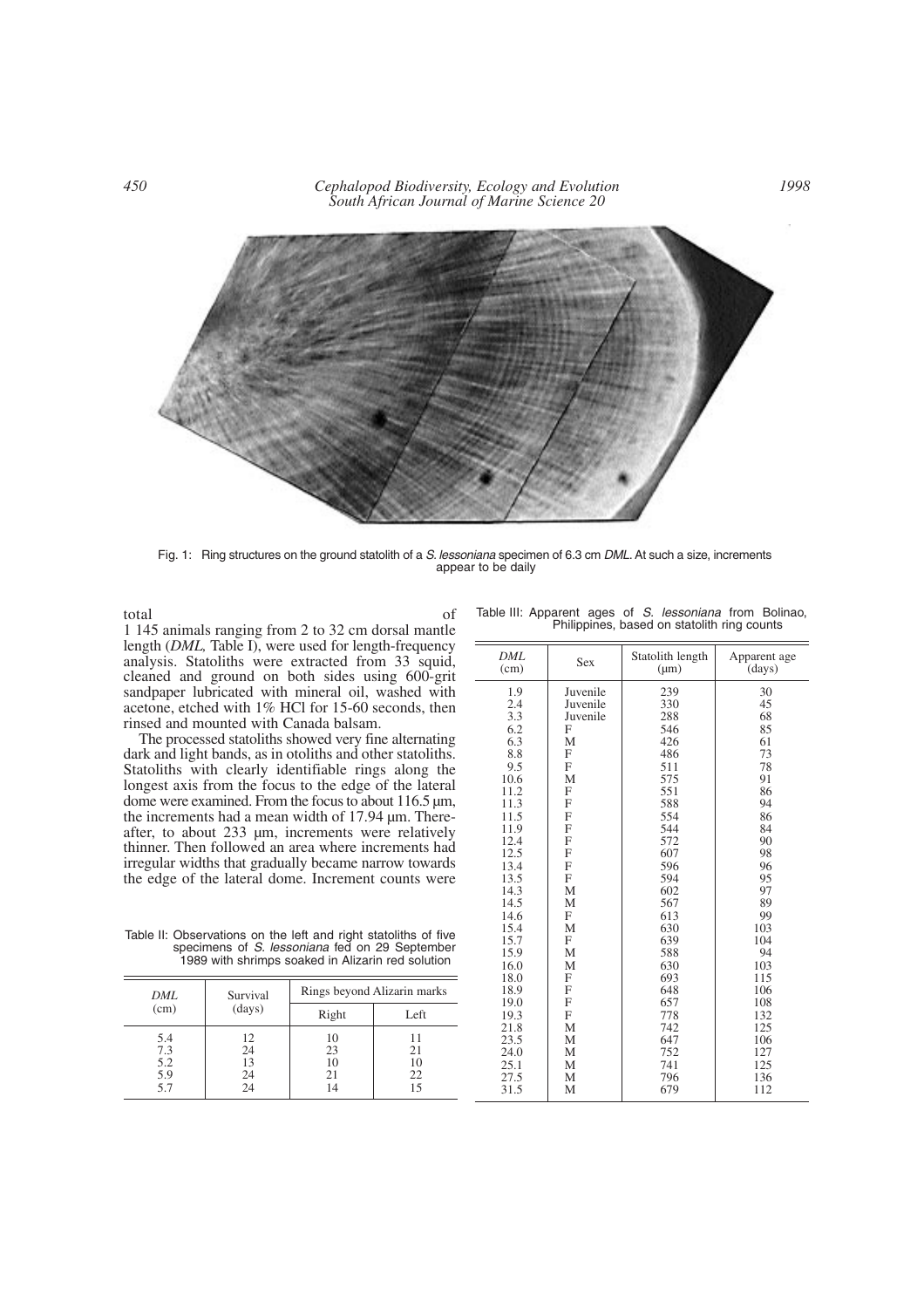

Fig. 2: Von Bertalanffy growth curve (with *L*<sup>∞</sup> = 32 cm *DML* and K = 1·year–1) superimposed on the lengthfrequency data of Table I, regrouped into bimonthly samples, and re-expressed as positive points (black) representing modes, and negative points, representing the troughs between modes. The curve shown is that which passes through, and accumulates, the most positive points, while avoiding troughs. The fit is not particularly convincing, presumably as a result of gear selection against small squid

taken from 150 segments of 23.3 µm each, following the method of Ralston (1985).

Five live squid, kept in a 2301 aquarium containing Alizarin solution, and fed *Acetes* shrimps previously soaked in Alizarin red solution, survived long enough to validate whether observed statolith increments were daily.

The length-frequency analyses, initially performed using the Compleat ELEFAN software (Balgos 1990), were repeated using the recently released FiSAT software (Gayanilo *et al.* 1996). A rapid evaluation of a wide range of parameter combinations of von Bertalanffy growth equation can be obtained with this equation.

### **RESULTS AND DISCUSSION**

Figure 1 shows the increments in the statoliths of a *S. lessoniana* of 6.3 cm *DML*. Table II shows that, in specimens of about 6 cm *DML*, rings appear to be deposited daily. Table III suggests that specimens of about 10 cm *DML* (statolith length  $\pm$  550 m) are about 3 months old, roughly compatible with the lengthbased estimates in Figure 2. However, the data in Table III are also suggestive of rapid growth thereafter, 30 cm *DML* being reached at about 4 months of age. The corresponding growth rates (Table IV) match those estimated by Jackson (1990), based on *S. lessoniana* samples taken off Townsville, Australia.

The results differ radically from those derived from length-based analysis, and suggest either:

i(i) that length-based analysis seriously underesti-

mates the growth rate of larger specimens of *S. lessoniana*; or

(ii) that ring counts in larger squid underestimate their true age.

Which of these two options is correct cannot be decided on the basis of the available data; either analysis may be flawed. Therefore, the length-frequency data at hand cannot be as straightforwardly interpreted as those in Figure 10.10 of Longhurst and Pauly (1987), pertaining to *S. lessoniana* in Palk Bay, India (which grew roughly as suggested in Fig. 2). On the other hand, it is possible for the rings in Table III to be daily in the small sizes  $( $6 \text{ cm}$ ), for which they were$ subject to at least some validation, but to represent longer intervals in larger, mature specimens.

Table IV: Comparison of length at age and growth rate between *S. lessoniana* specimens from Bolinao, Philippines (this study) and specimens from Townsville, Australia (after Jackson 1990), based on statolith analyses

| Stage                          | $\boldsymbol{n}$ | Age<br>(days)            | DML<br>(cm)                  | Growth rate<br>$(mm \cdot day^{-1})$ |  |  |  |  |
|--------------------------------|------------------|--------------------------|------------------------------|--------------------------------------|--|--|--|--|
| <i><u><b>Juveniles</b></u></i> |                  |                          |                              |                                      |  |  |  |  |
| <b>Bolinao</b><br>Townsville   | $\frac{3}{5}$    | $30 - 45$<br>$34 - 40$   | $1.9 - 3.3$<br>$2.9 - 3.5$   | 0.54<br>0.71                         |  |  |  |  |
| Females                        |                  |                          |                              |                                      |  |  |  |  |
| <b>Bolinao</b><br>Townsville   | 17<br>9          | $73 - 132$<br>$60 - 188$ | $6.2 - 19.3$<br>$7.5 - 18.4$ | 1.70<br>1.34                         |  |  |  |  |
| Males                          |                  |                          |                              |                                      |  |  |  |  |
| <b>Bolinao</b><br>Townsville   | 13<br>9          | $62 - 136$<br>$58 - 153$ | $6.3 - 31.5$<br>$7.5 - 21.3$ | 1.32<br>1.42                         |  |  |  |  |